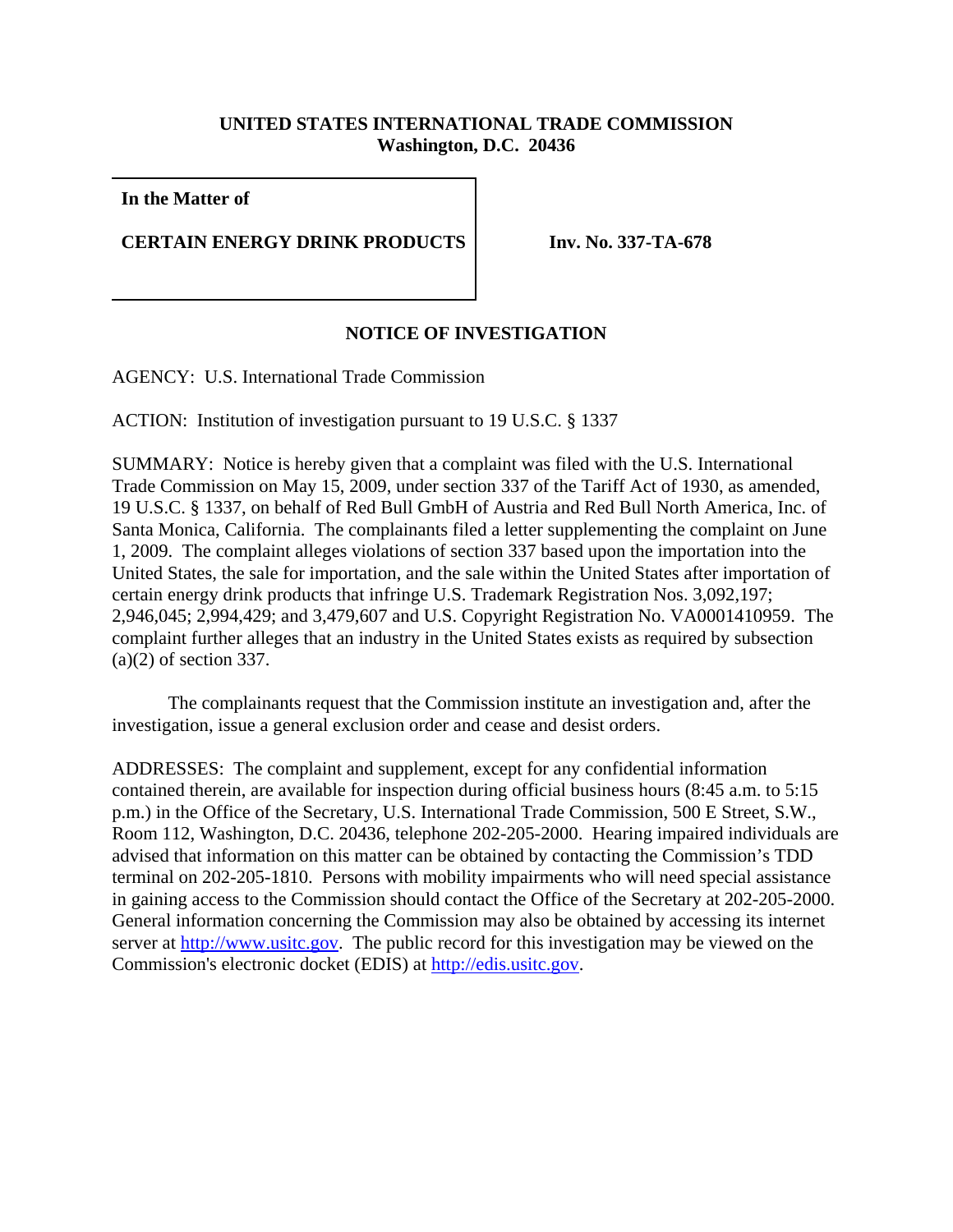FOR FURTHER INFORMATION CONTACT: Juan Cockburn, Esq., Office of Unfair Import Investigations, U.S. International Trade Commission, telephone (202) 205-2572.

AUTHORITY: The authority for institution of this investigation is contained in section 337 of the Tariff Act of 1930, as amended, and in section 210.10 of the Commission's Rules of Practice and Procedure, 19 C.F.R. § 210.10 (2009).

SCOPE OF INVESTIGATION: Having considered the complaint, the U.S. International Trade Commission, on June 11, 2009, ORDERED THAT –

(1) Pursuant to subsection (b) of section 337 of the Tariff Act of 1930, as amended, an investigation be instituted to determine:

(a) whether there is a violation of subsection  $(a)(1)(B)$  of section 337 in the importation into the United States, the sale for importation, or the sale within the United States after importation of certain energy drink products by reason of infringement of U.S. Copyright Registration No. VA0001410959, and whether an industry in the United States exists as required by subsection (a)(2) of section 337; and

(b) whether there is a violation of subsection  $(a)(1)(C)$  of section 337 in the importation into the United States, the sale for importation, or the sale within the United States after importation of certain energy drink products by reason of infringement of U.S. Trademark Registration Nos. 3,092,197; 2,946,045; 2,994,429; or 3,479,607, and whether an industry in the United States exists as required by subsection (a)(2) of section 337; and

(2) For the purpose of the investigation so instituted, the following are hereby named as parties upon which this notice of investigation shall be served:

(a) The complainants are –

Red Bull GmbH Am Brunnen 1 Fuschl am See 5330 Austria

Red Bull North America, Inc. 1740 Stewart Street Santa Monica, CA 90404

(b) The respondents are the following entities alleged to be in violation of section 337, and are the parties upon which the complaint is to be served:

Chicago Import Inc.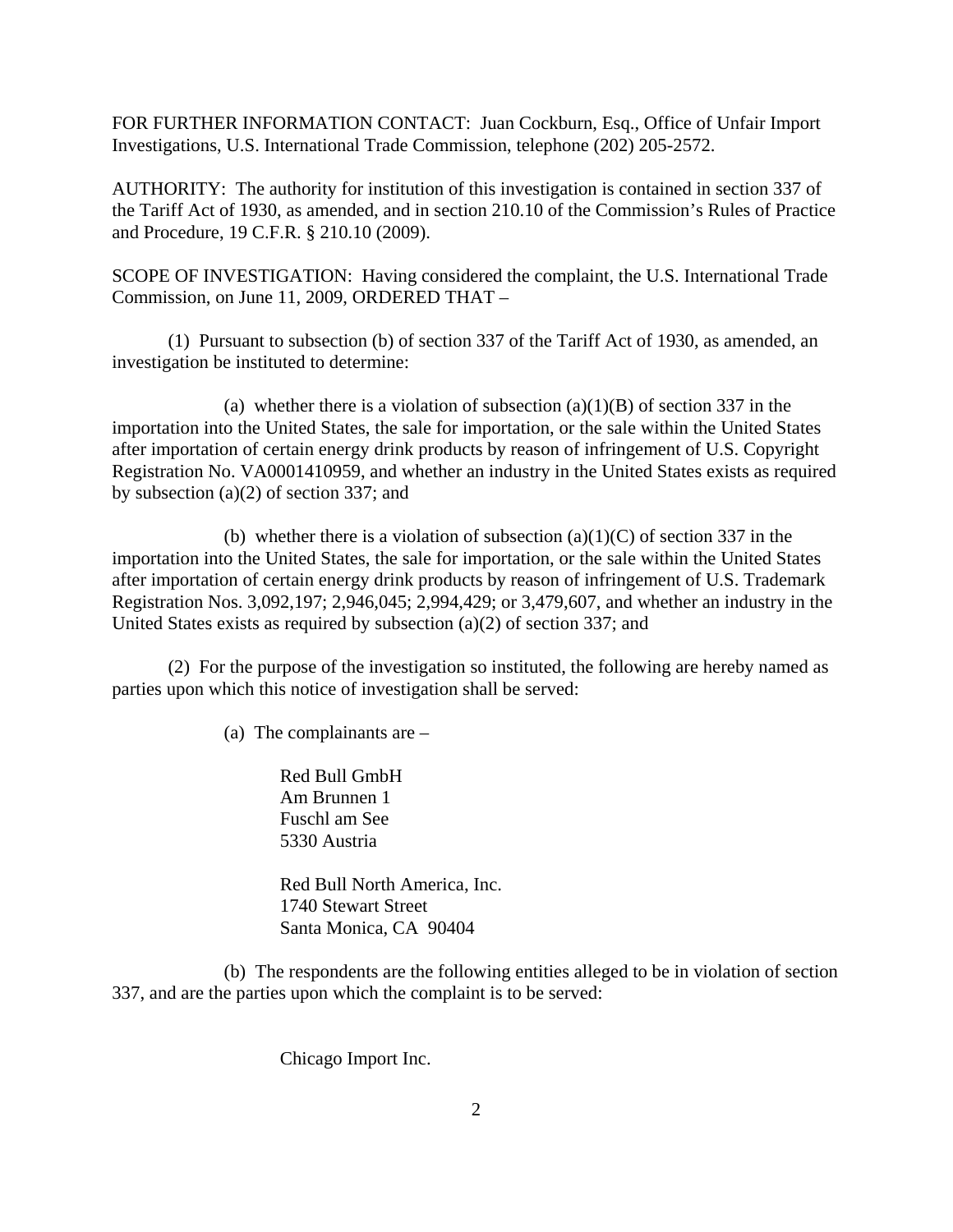3801-11 West Laurence Avenue Chicago, IL 60625

Lamont Dist., Inc., a/k/a Lamont Distributors Inc. 5 Lamont Court Suite 3A Brooklyn, NY 11225

India Imports, Inc., a/k/a International Wholesale Club 2901 Richland Avenue Metairie, LA 70002

Washington Food and Supply of D.C., Inc., a/k/a Washington Cash & Carry  $1270\,4<sup>th</sup>$  Street NE Washington, DC 20002

Vending Plus, Inc. 2409 Peppermill Drive, Unit J Glen Burnie, MD 21061

Baltimore Beverage Co. 2409 Peppermill Drive., Unit J Glen Burnie, MD 21061

(c) The Commission investigative attorney, party to this investigation, is Juan Cockburn, Esq., Office of Unfair Import Investigations, U.S. International Trade Commission, 500 E Street, S.W., Suite 401, Washington, D.C. 20436; and

(3) For the investigation so instituted, Paul J. Luckern, Chief Administrative Law Judge, U.S. International Trade Commission, shall designate the presiding Administrative Law Judge.

Responses to the complaint and the notice of investigation must be submitted by the named respondents in accordance with section 210.13 of the Commission's Rules of Practice and Procedure, 19 C.F.R. § 210.13. Pursuant to 19 C.F.R. §§ 201.16(d) and 210.13(a), such responses will be considered by the Commission if received not later than 20 days after the date of service by the Commission of the complaint and the notice of investigation. Extensions of time for submitting responses to the complaint and the notice of investigation will not be granted unless good cause therefor is shown.